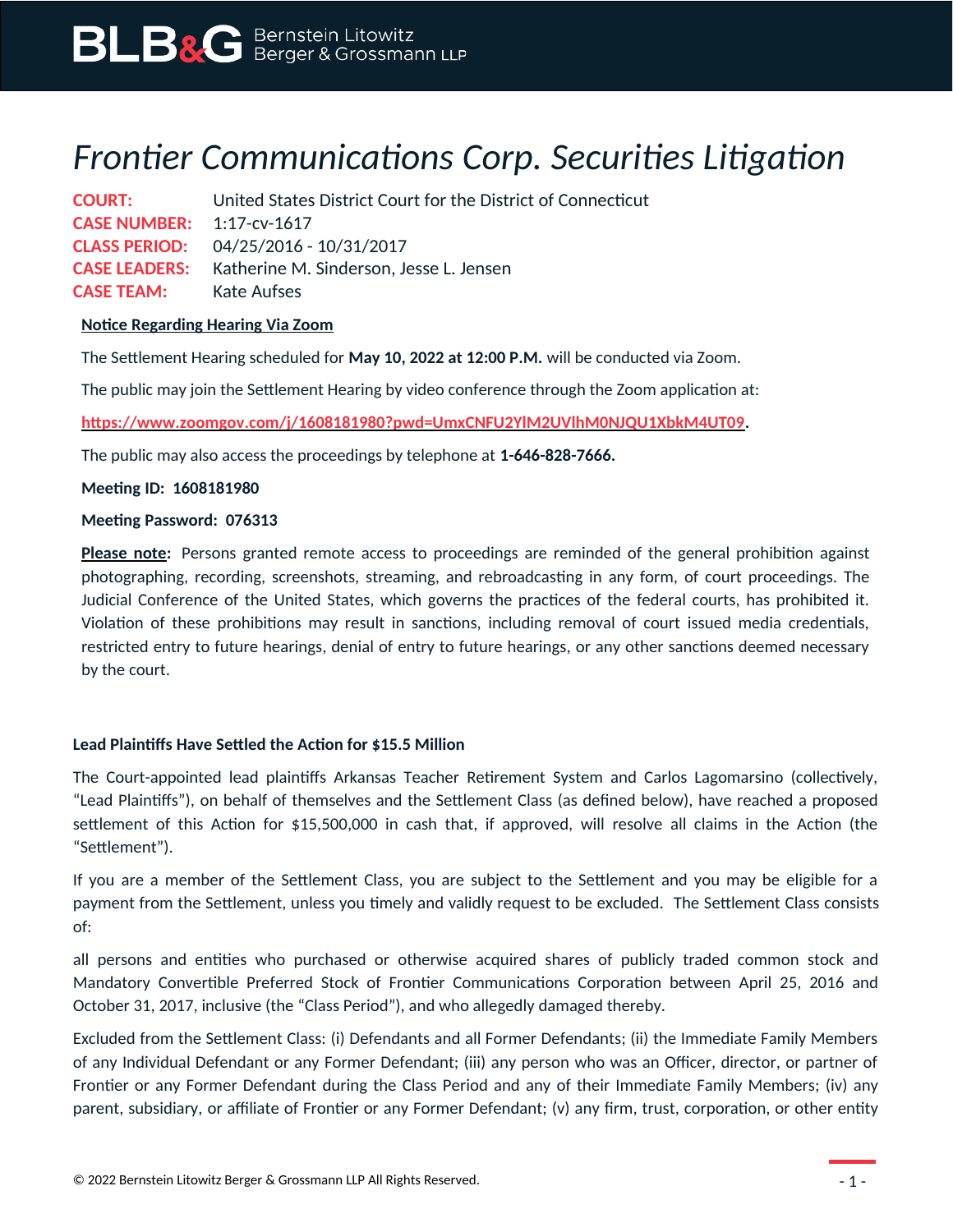

in which any Defendant, any Former Defendant, or any other excluded person or entity has, or had during the Class Period, a controlling interest; and (vi) the legal representatives, agents, affiliates, heirs, successors-in-interest, or assigns of any such excluded persons or entities. Also excluded from the Settlement Class are any persons or entities who or which exclude themselves by submitting a request for exclusion in accordance with the requirements set forth in the Notice of (I) Pendency of Class Action and Proposed Settlement; (II) Settlement Hearing; and (III) Motion for an Award of Attorneys' Fees and Litigation Expenses (the "Notice").

Please read the Notice to fully understand your rights and options. Copies of the Notice and Proof of Claim and Release Form (the "Claim Form") are available on the Case Documents section of this page.

You may also visit the Settlement website maintained by the Claims Administrator, [www.frontiercommunicationssecuritieslitigation.com,](http://www.frontiercommunicationssecuritieslitigation.com/) for more information about the proposed Settlement.

Payments to eligible claimants will be made only if the Court approves the Settlement and a Plan of Allocation, only after any appeals are resolved, and after the completion of all claims processing. Please be patient, as this process will take some time to complete.

#### **YOUR LEGAL RIGHTS AND OPTIONS IN THE SETTLEMENT:**

MAILED), OR **NO LATER THAN JUNE 15, 2022.**

**SUBMIT A CLAIM FORM POSTMARKED (IF** This is the only way to be eligible to receive a payment ONLINE, from the Net Settlement Fund. If you are a Settlement Class Member and you remain in the Settlement Class, you will be bound by the Settlement as approved by the Court and you will give up any Released Plaintiffs' Claims (defined in ¶ 38 of the Notice) that you have against Defendants and the other Defendants' Releasees (defined in ¶ 39 of the Notice), so it is in your interest to submit a Claim Form.

**EXCLUDE YOURSELF FROM SETTLEMENT CLASS BY SUBMITTING A WRITTEN REQUEST FOR EXCLUSION SO THAT IT IS** *RECEIVED* **NO LATER THAN APRIL 19, 2022.**

THE If you exclude yourself from the Settlement Class, you will not be eligible to receive any payment from the Settlement Fund. This is the only option that may allow you to ever be part of any other lawsuit against Defendants or Defendants' Releasees concerning the Released Plaintiffs' Claims.

**OBJECT TO THE SETTLEMENT BY THAT IT IS** *RECEIVED NO LATER THAN APRIL 19, 2022.*

**SUBMITTING A WRITTEN OBJECTION SO** Plan of Allocation, and/or the requested attorneys' fees If you do not like the proposed Settlement, the proposed and Litigation Expenses, you may object by writing to the Court and explaining why you do not like them. You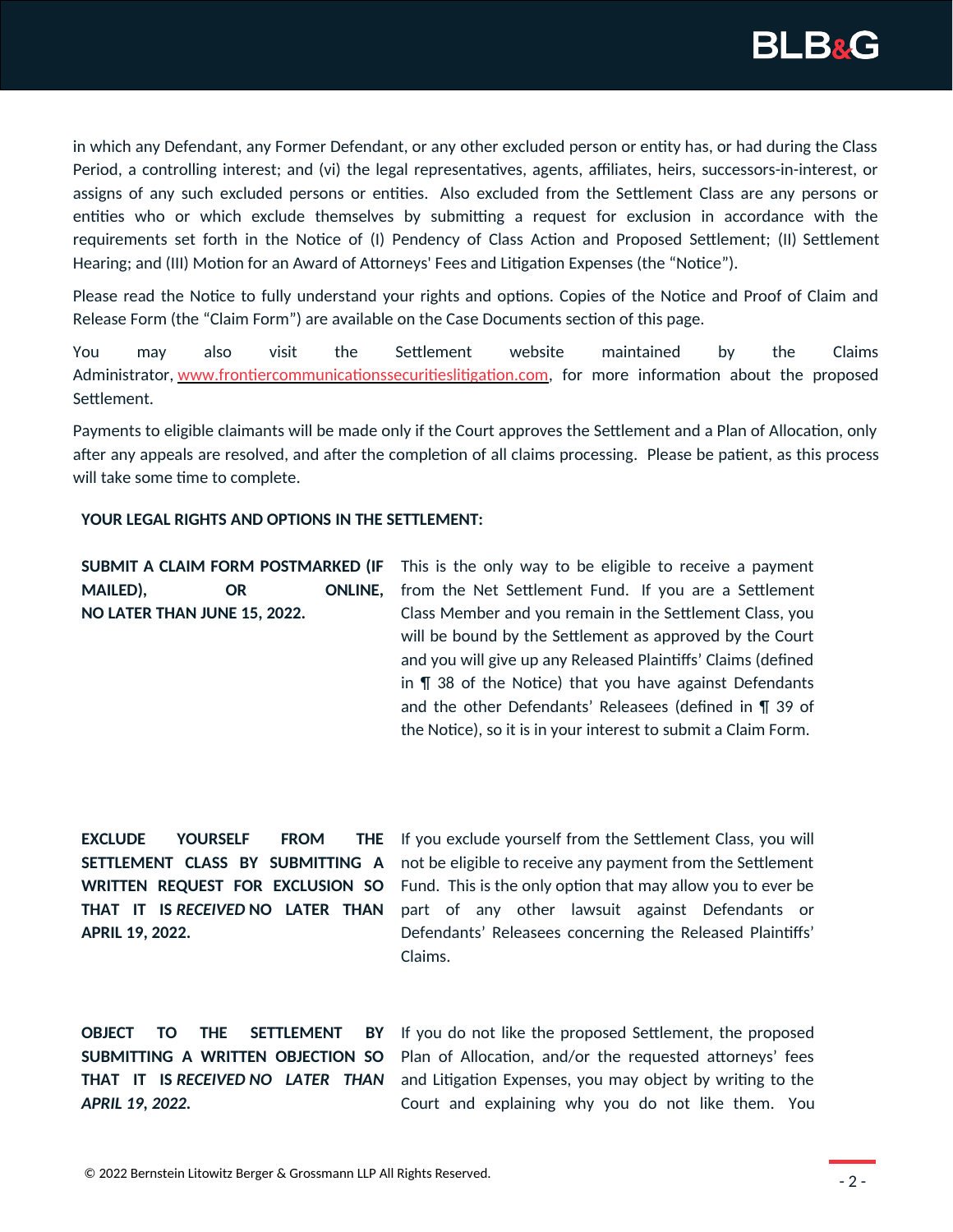

cannot object unless you are a member of the Settlement Class and do not exclude yourself from the Settlement Class.

**GO TO A HEARING ON MAY 10, 2022 AT 12:00 P.M., AND FILE A NOTICE OF INTENTION TO APPEAR SO THAT IT IS** *RECEIVED NO LATER THAN APRIL 19, 2022.*

Filing a written objection and notice of intention to appear by **April 19, 2022**, allows you to speak in Court, at the discretion of the Court, about the fairness of the proposed Settlement, the Plan of Allocation, and/or the request for attorneys' fees and Litigation Expenses. By Order of the Court, the **May 10, 2022** hearing will be conducted by video conference (*see* ¶¶ 63-64 of the Notice). If you submit a written objection, you may (but you do not have to) participate in the hearing and, at the discretion of the Court, speak to the Court about your objection.

**DO NOTHING. If you are a member of the Settlement Class and you do** not submit a valid Claim Form, you will not be eligible to receive any payment from the Settlement Fund. You will, however, remain a member of the Settlement Class, which means that you give up your right to sue about the claims that are resolved by the Settlement and you will be bound by any judgments or orders entered by the Court in the Action.

#### **The Litigation**

The claims arise from Frontier's acquisition of millions of customers from Verizon in April 2016, for over \$10.5 billion. Prior to the acquisition, Frontier consistently represented that it was ready to complete the acquisition as planned, and repeatedly told investors after the acquisition had closed that integration had been successful. Moreover, Frontier represented that the costs to integrate the newly acquired assets would be approximately \$450 million. Contrary to these statements, Frontier knew prior to the acquisition that numerous gaps remained in its integration preparations, and that the cost to properly integrate the newly acquired customers would be far higher.

When defendants ultimately revealed Frontier's failure to integrate the customers acquired from Verizon including unpaid bills, lost customers and nearly \$1 billion in integration and capital expenditures related to the acquisition – the price of Frontier securities fell precipitously, wiping out over *\$2 billion* in the value of those investments.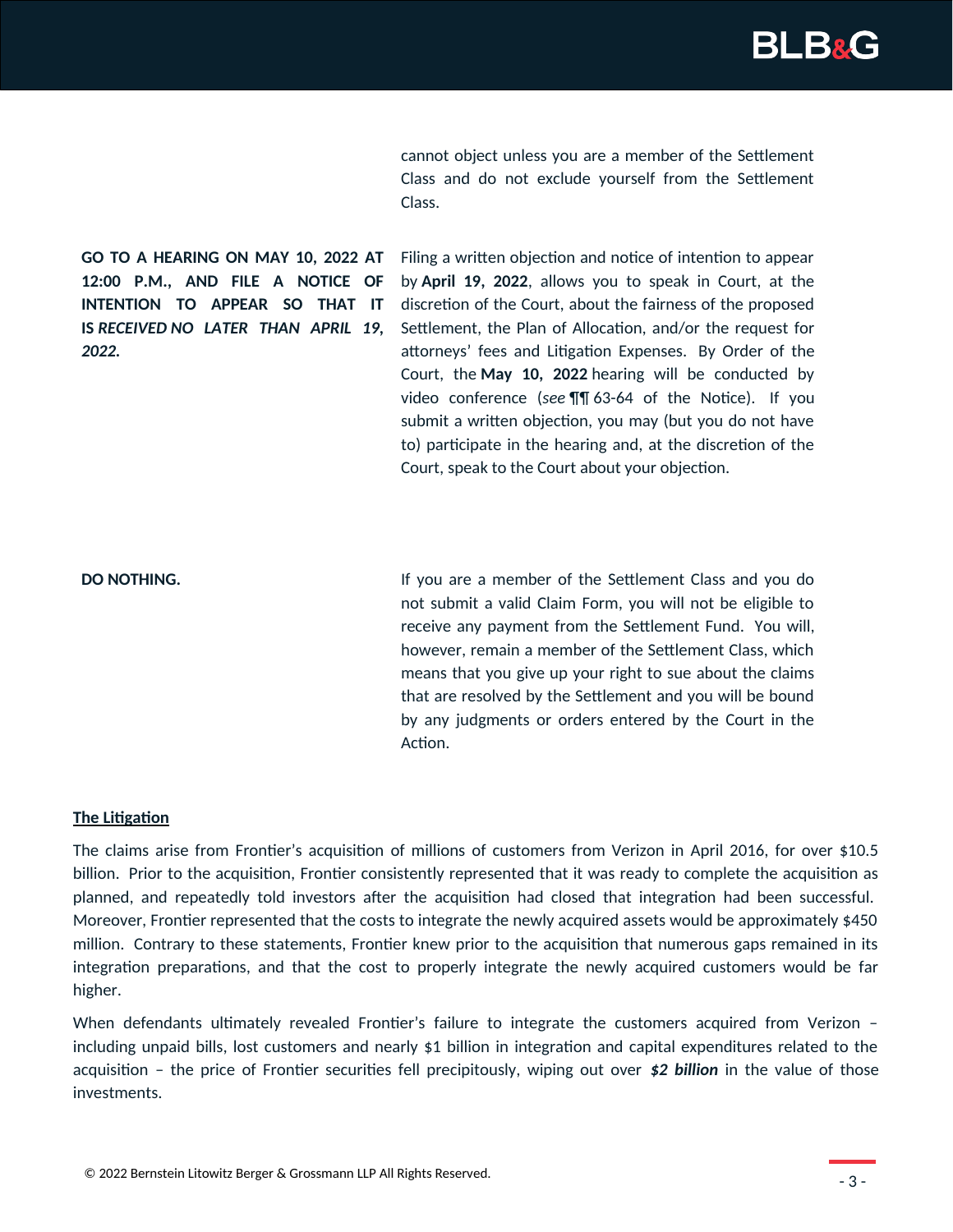

Sections 11 and 12 of the Securities Act hold companies, senior executives and directors, and underwriters liable for false statements contained within offering documents issued in connection with public offerings of securities. Frontier garnered approximately \$2.75 billion through multiple securities offerings during the Class Period, but misrepresented its readiness for the CTF integration in its offering documents. Likewise, Frontier's continuing representations concerning the ongoing "success" of its integration progress during the Class Period gives rise to securities fraud claims under Section 10(b) of the Securities Exchange Act.

On January 18, 2018, Judge Victor A. Bolden of the District Court for the District of Connecticut entered an Order appointing the Arkansas Teacher Retirement System and Carlos Lagomarsino as Lead Plaintiffs and BLB&G as Lead Counsel for the investor class.

Pursuant to the court's scheduling order, Lead Plaintiffs filed an Amended Complaint on April 30, 2018. Defendants' motions to dismiss the Complaint were filed on June 29, 2018. Lead Plaintiffs' filed their opposition to Defendants' motions to dismiss on August 28, 2018, and Defendants' filed their reply to Plaintiffs' opposition on October 12, 2018.

By order dated March 8, 2019, the Court granted Defendants' motions to dismiss in their entirety, but afforded Plaintiffs the opportunity to move for leave to amend the Consolidated Amended Complaint. On May 10, 2019, Plaintiffs filed their motion for leave to amend the complaint and their Proposed Amended Complaint, which addresses the deficiencies that the Court identified in its ruling. Defendants filed their opposition to our motion for leave to amend on July 15, 2019. Plaintiffs filed their reply in further support of motion to amend on August 12, 2019. On September 29, 2020, the Second Circuit Court of Appeals denied our motion to lift the automatic bankruptcy stay as to the one remaining individual defendant, Frontier's former CEO, Defendant McCarthy. As a result, our appeal remains stayed pending the completion of Frontier's bankruptcy proceedings

# **Case Documents**

- Frontier Proof of Claim and Release Form
- Frontier Notice of (I) Pendency of Class Action and Proposed Settlement; (II) Settlement Hearing; and (III) Motion for an Award of Attorneys' Fees and Litigation Expenses
- May 5, 2022 Lead Plaintiffs' Memorandum of Law in Opposition to Objector Catherine L. Scott's Motion to Lift Discovery Stay
- May 3, 2022 Reply Memorandum of Law in Further Support of Lead Counsel's Motion for Attorneys' Fees and Litigation Expenses
- May 3, 2022 Reply Memorandum of Law in Further Support of Lead Plaintiffs' Motion for Final Approval of Class Action Settlement and Plan of Allocat
- May 3, 2022 Supplemental Declaration of Jack Ewashko Regarding (A) Mailing of the Notice and Claim Form; and (B) Report on Requests for Exclusion R
- May 3, 2022 [Proposed] Judgment Approving Class Action Settlement
- May 3, 2022 [Proposed] Order Approving Plan of Allocation of Net Settlement Fund
- May 3, 2022 [Proposed] Order Awarding Attorneys' Fees and Litigation Expenses